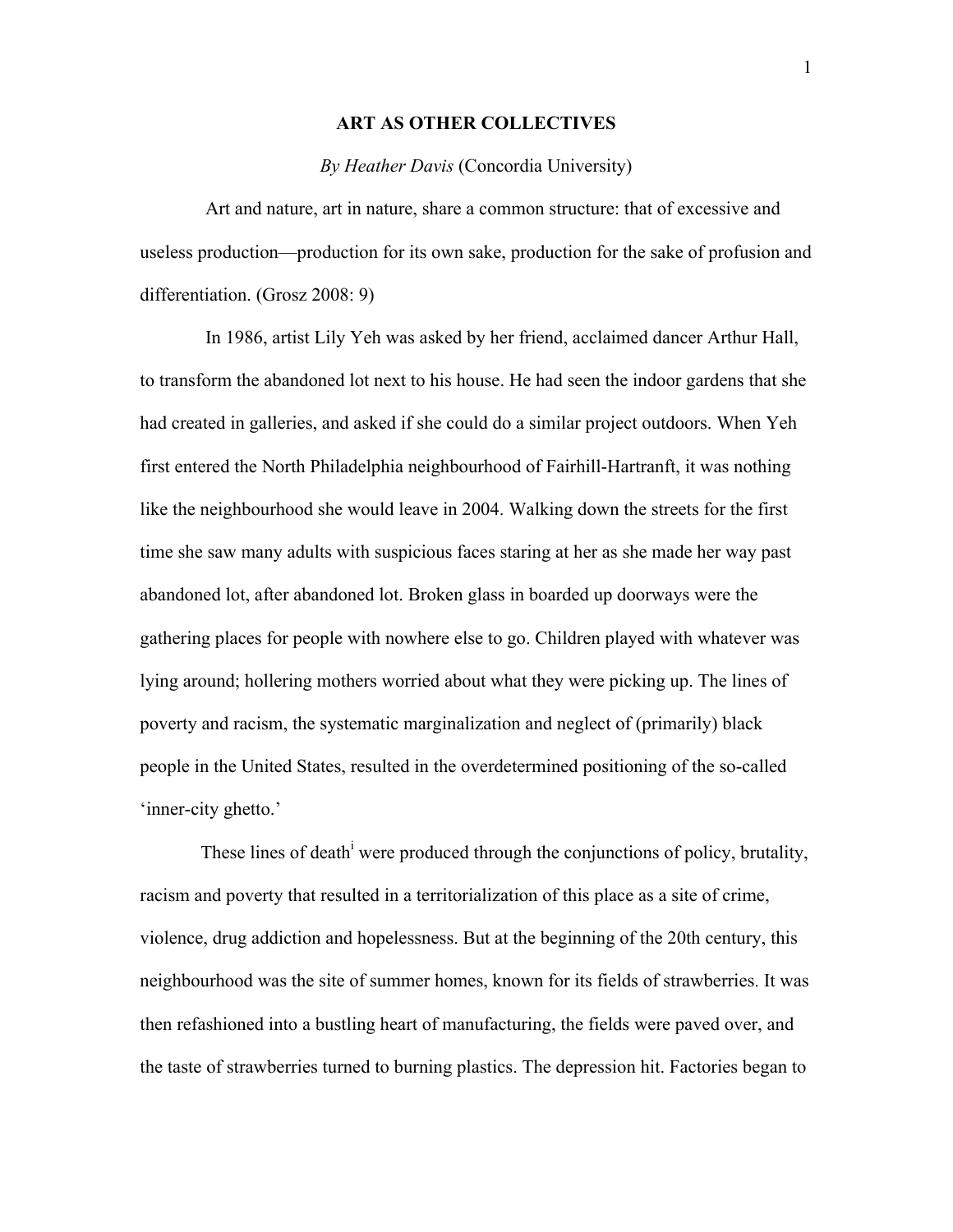close, leaving nothing in their wake but a faint rancid smell and contaminated soil. The neighbourhood transformed, riding a wave of white flight and racial tension. People rose up, spoke out and refused to suffer any longer, but in the turmoil, in their anger, they burned the neighbourhood. More suffering, but this time there was simply a feeling of abandonment, hopelessness, stagnation. The policies of the Reagan years left their effect. Lots collected garbage. And so it was that Yeh found herself in North Philadelphia.

But, it was precisely the neighbourhood's decomposition that allowed it to sprout new life, put down new roots. It was precisely because of the decay of this place that the Village of Arts and Humanities was born. City planners and social workers were nowhere to be found. Granting agencies never asked who owned the property that was eventually converted (Scher 2005). Yeh, and her team of children and adults from the neighbourhood, were never stopped and asked what they were doing when they first drew a circle in one abandoned lot, and then began to dig.

The Village of Arts and Humanities, as it stands now, is composed of twelve art parks and sculpture gardens. The meditation garden, just one of these places transformed by the Village, is enclosed by low-lying brick walls on three sides, their tops bulging, curving, playfully marking out the space. On the fourth wall, the only one that extends a full two-stories up, attached to the adjacent building, is a stunning mosaic. A tree, full of blue and white blossoms, seems to erupt in all directions, sprouting life and joy. There is a deep sense of peace to the garden, brought on by the subdued hues of sand-coloured brick, and in the centre, an unexpected circular mound. It looks inviting, a place to sit, rest, meditate, as the name of the garden indicates. Another mosaic project from the Village is 'Angel Alley'. Almost the entirety of one wall of the alley is covered with a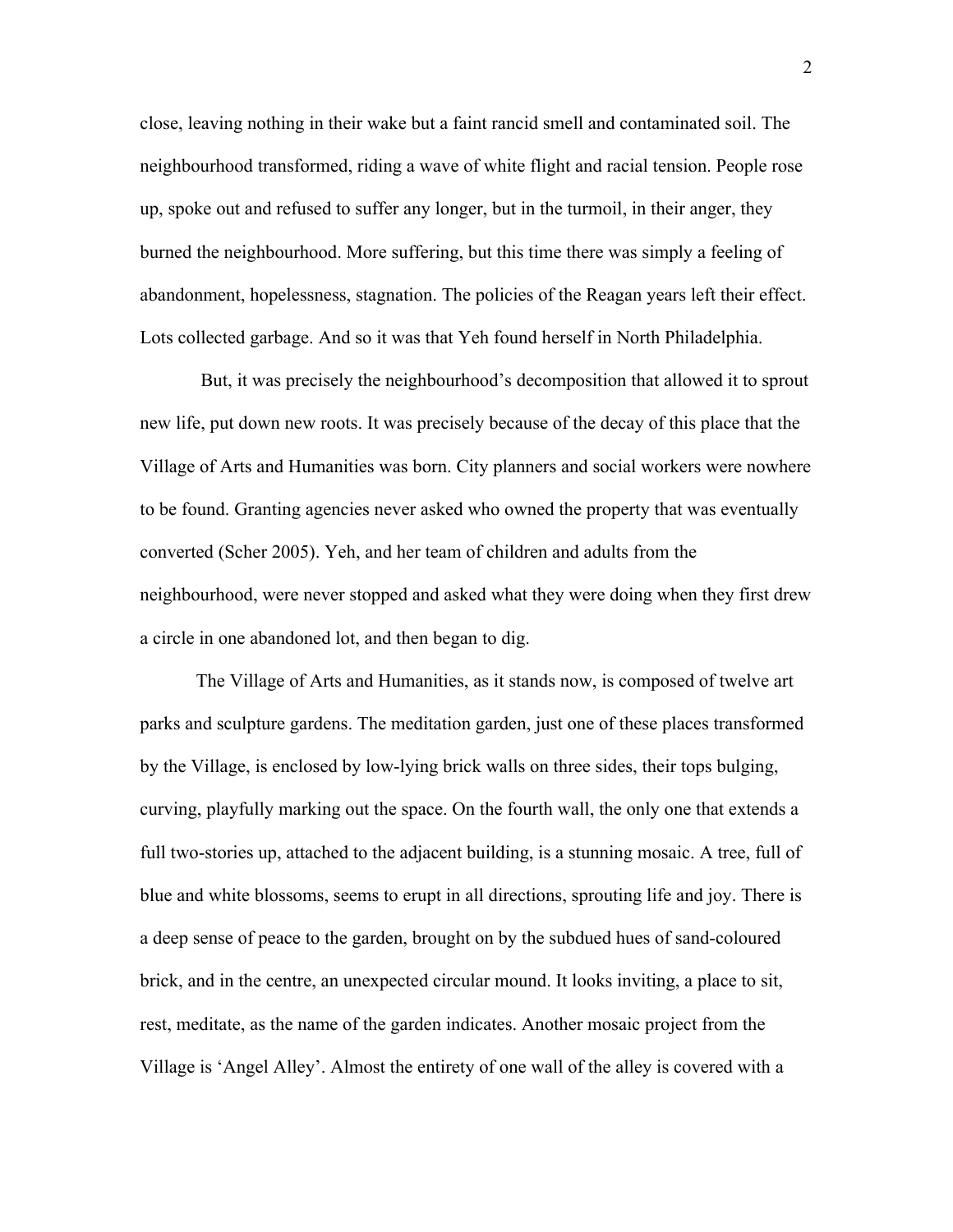mosaic of angels, black Ethiopian angels, dressed in the most fantastic and courtly dresses, keeping a benevolent watch over the passers-by. And this beauty of mosaics, carefully designed walls, poles painted and erected to mark tribute, as well as a tree farm, and various vegetable gardens, all extends over a 250-block area (Scher 2005). There is also a theatre program for youth, a comprehensive community-development project entitled 'Shared Prosperity', Narcotics Anonymous meetings, cooking clubs for young mothers, and activity all around (Miller 2005).

The Village of Arts and Humanities was not intended as a social justice project, although it was later heralded as such, with Yeh given numerous awards for her civic engagement<sup>ii</sup>. The project did not gear itself towards the 'fixing' of these overwhelming social problems. It could not do this directly, was not capable of it, because its mode of production was art. Art "produces sensations, affects, intensities as its mode of addressing problems, which sometimes align with and link to concepts" (Grosz 2008: 1) but not necessarily, not directly. The collective production of art at the Village did not address the social and political problems of the neighbourhood, but created blocs of sensation, intensities that impacted nervous systems.

### **Art as other-than-human**

If art cannot address social and political problems directly, how is it that its collective production at the Village seems to have had this effect? In order to answer this question, I start with elaborating more thoroughly a definition of art. Deleuze and Guattari define art as a bloc of sensations "that is to say a compound of percepts and affects" (Deleuze and Guattari 1994:164). Where "percepts are no longer perceptions; they are independent of a state of those who experience them. Affects are no longer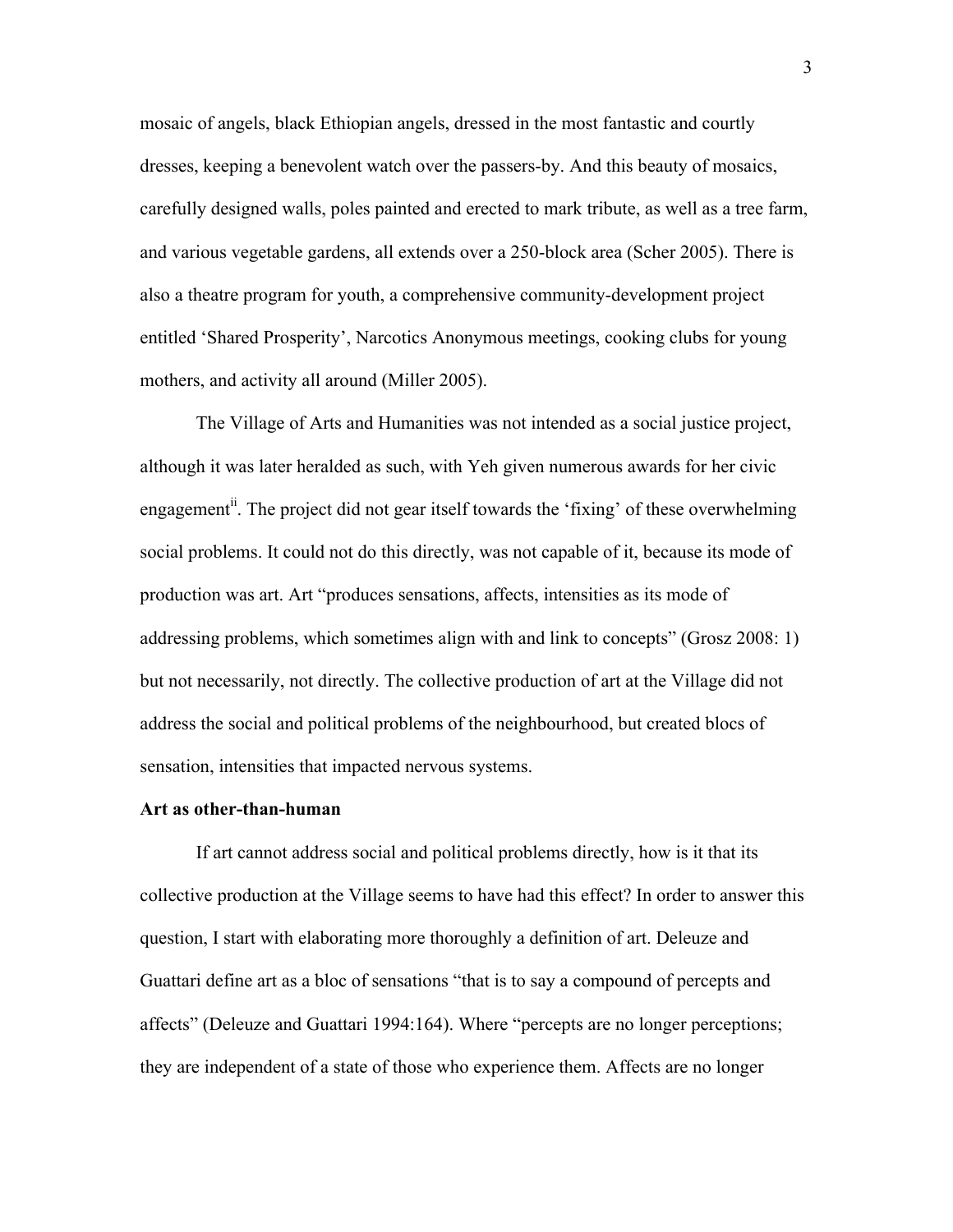feelings or affections; they go beyond the strength of those who undergo them. … The work of art is a being of sensation and nothing else: it exists in itself" (ibid.). In this definition of art, art is autonomous, functioning apart from, not simply its creators, but also its receivers, removing art from a mode of theorizing that focuses on its conceptual apparatus as well as from theories of reception. It is not the content of the art, nor how an individual receives it that determines its power in the world. Art in the Village exists in itself, as blocs of sensation, separate from what it represents, its beauty and magic transform the neighbourhood and the people in it through intensity.

Further, art can be thought of as a kind of frame, a framing of chaos. Undifferentiated chaos remains in the background, outside our abilities of perception, which, if we were to access it, would overwhelm our sensory apparatus. The framing of chaos, then, is essential, as it allows something of this chaos in to emerge as the new. But in its newness, it continues to be excessive, to push against the frame, creating art. Elizabeth Grosz elaborates: "Art proper, in other words, emerges when sensation can detach itself and gain an autonomy from its creator and its perceiver, when something of the chaos from which it is drawn can breathe and have a life of its own" (Grosz 2008: 7). The Village itself exists as a kind of frame, framing the chaos of the neighbourhood, to recompose it, to become new. The materials for the art were scavenged from what was abandoned, discarded, literally taking the chaos of the surroundings and re-framing it in such a way that it generated new sensations, moving from detritus to beauty.

Art, as a framing of chaos, through its generation of the new, is the activity of life itself. The consequence of this ontology is that art no longer remains strictly the work of humans. Art is wrested, not just from the grips of a modernist paradigm of individual

4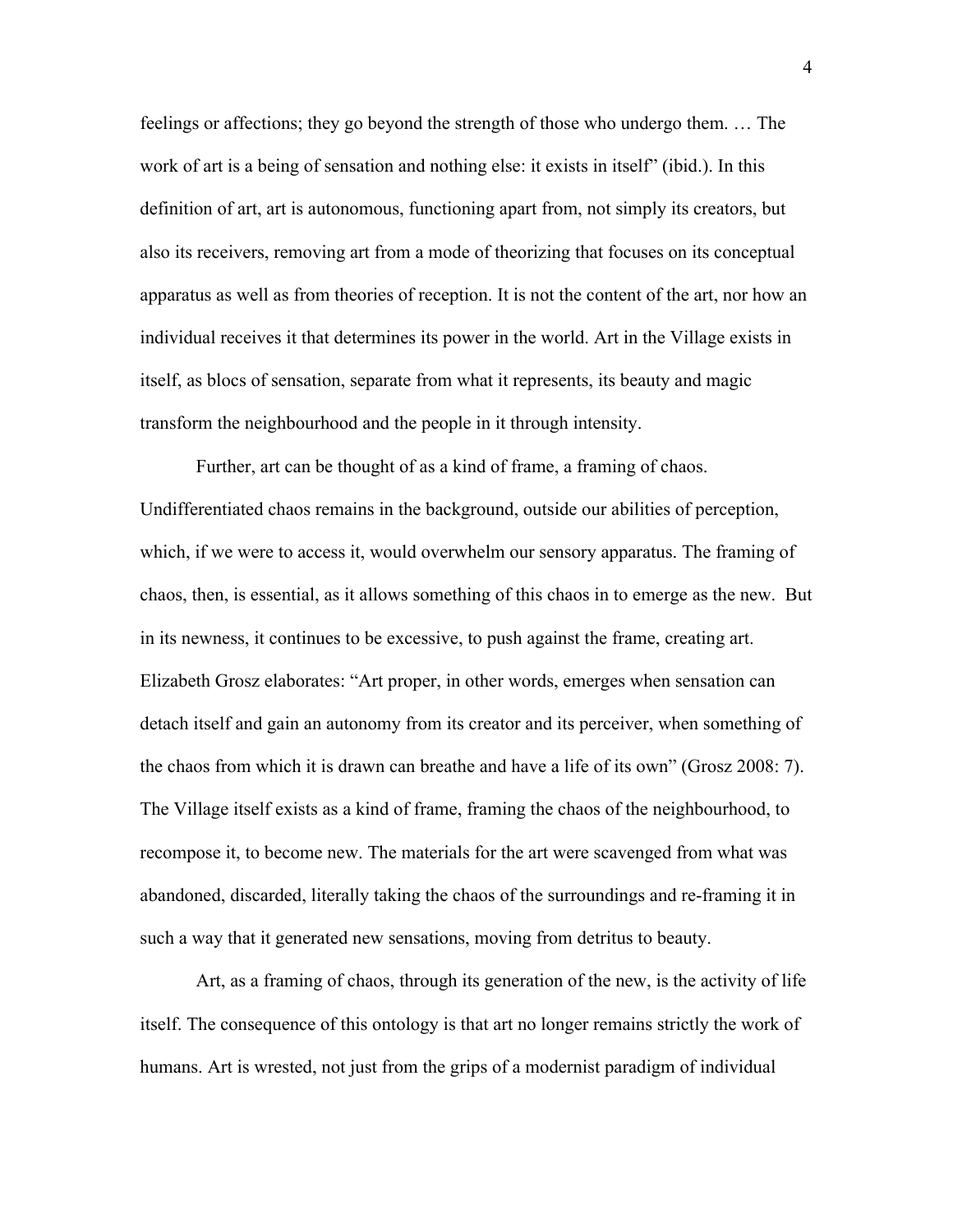genius, but more importantly, from the exclusivity of the domination of one species. Elizabeth Grosz links this kind of artistic production to the ways in which sexual selection operates in an evolutionary framework. Art, she says, is a "fundamentally dynamic, awkward, mal-adaptation that enables the production of the frivolous, the unnecessary, the pleasing, the sensory for their own sake" (Grosz 2008: 7). In other words, the creation of excessive intensities, purely in pursuit of sensory experience, similar to that which is manifested by all kinds of creatures, can be thought of as art. For example, the elaborate mating calls and dances displayed by many kinds of birds are not necessary for survival, but do proliferate differences, and in these differences, generate life. This definition of art seems to lend itself to thinking through our relations with the world that goes beyond the 'human.' If we think of art as intensity, as the excessive products of life, then our relations with the other-than-human are necessarily expanded, and our ideas of how subjectivity and collectivity can be thought and practiced must also expand.

## **The Village as Collective Event**

Through the creation of art, proliferating difference, the Village becomes an event: a rupture, a displacement of a pre-determined territorialization of people and place. It is the intensity produced through art that allows for a redistribution of the virtual into an event. Here an event is a "diachronic emergence, or creativity in the production of new patterns and thresholds of behavior …The Deleuzean event re-patterns a system" (Protevi 2008: 14). This event, in the case of the Village of Arts and Humanities, re-patterns a locality. It is reorganized from a stereotypically distressed neighbourhood, into a collective. The building of art parks and sculpture gardens is not simply about reworking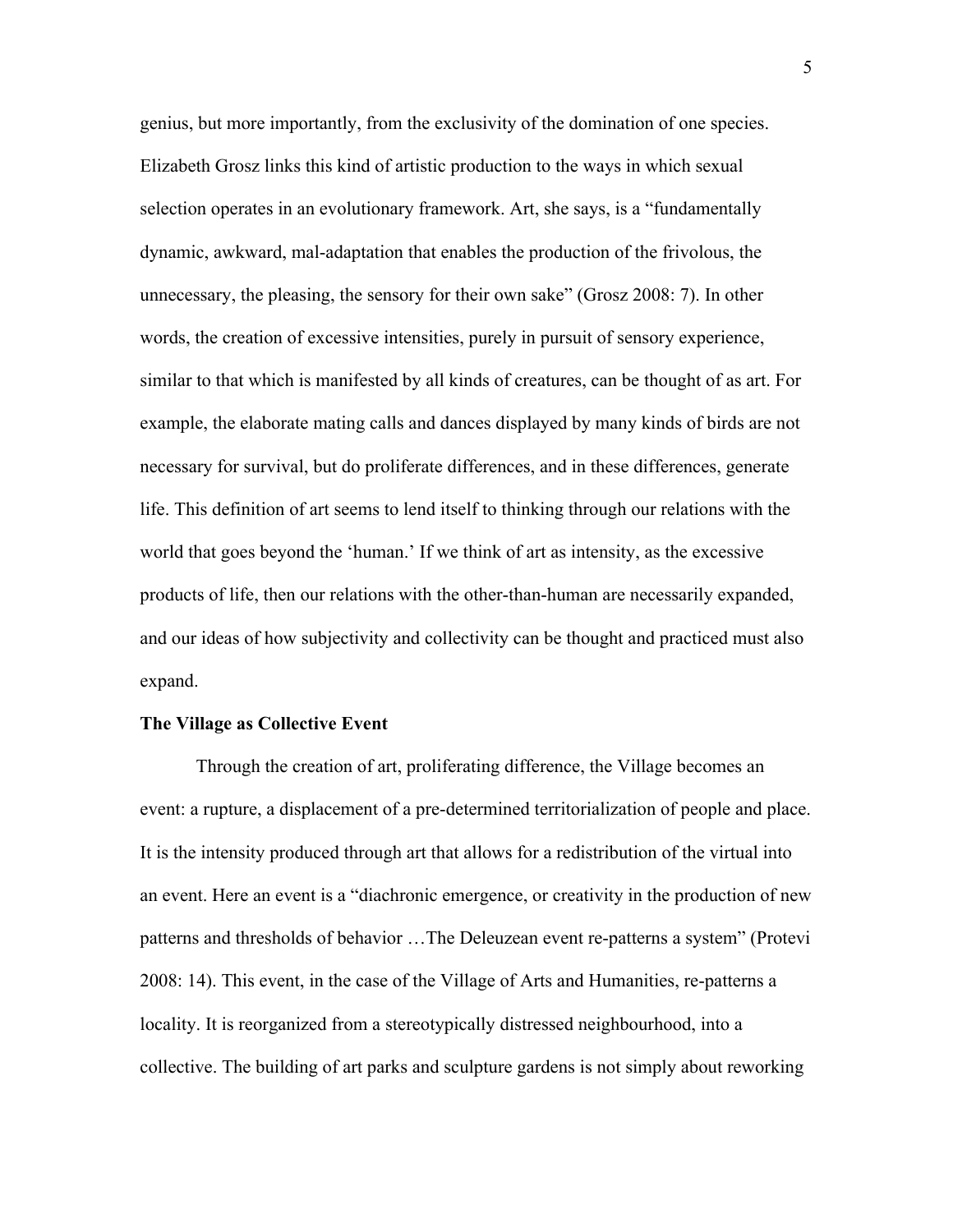land or redesigning public space. The art pieces are blocs of sensation, separate from any utilitarian function. People's movements change, the way they carry themselves, the places they congregate. Openness and possibility begin to characterize the neighbourhood. This is fundamentally different from the re-patterning of city planning. The buildings are not torn down, with condos to replace them. Instead, the Village works to refurbish existing buildings, to create art together, to utilize the abandoned spaces as opportunities to create surprise. It is art's excessive purposelessness, through the creation of intensity and beauty that opens the possibility for new patterns to emerge between people in this place. As comments from former Managing Director Heidi Warren suggest, art enables people to move from stratified subjectivities, to ones that are more open:

> And the guys in the crew were all people who had some sort of drug problems and some criminal background. … They were *known quantities*. And they were mostly known as negative quantities. And that was also a very powerful thing for people to see these somewhat hoodlum, if nothing else, guys who were part of the drug culture doing something productive and creating beauty and getting rid of the trash and working hard… It was great for the guys. It was great for the neighbourhood. They didn't all make it, you know. They did that project and some fell back into the world they were involved in, but for that period of time, it was magic. (Miller 2005: 64, emphasis added)

People, formerly characterized and understood as 'hoodlums' and 'known quantities,' become something else, even if temporarily. While the excessiveness of art production does not imply a pre-determined outcome, possibilities for emergence and difference are opened up.

The Village, as an event, opens up the possibility for collectivity. Rather than simply conceiving of the collective as human subjects, agents of a work, we need, I think, to expand this notion to fully understand how it is that collectives function. An art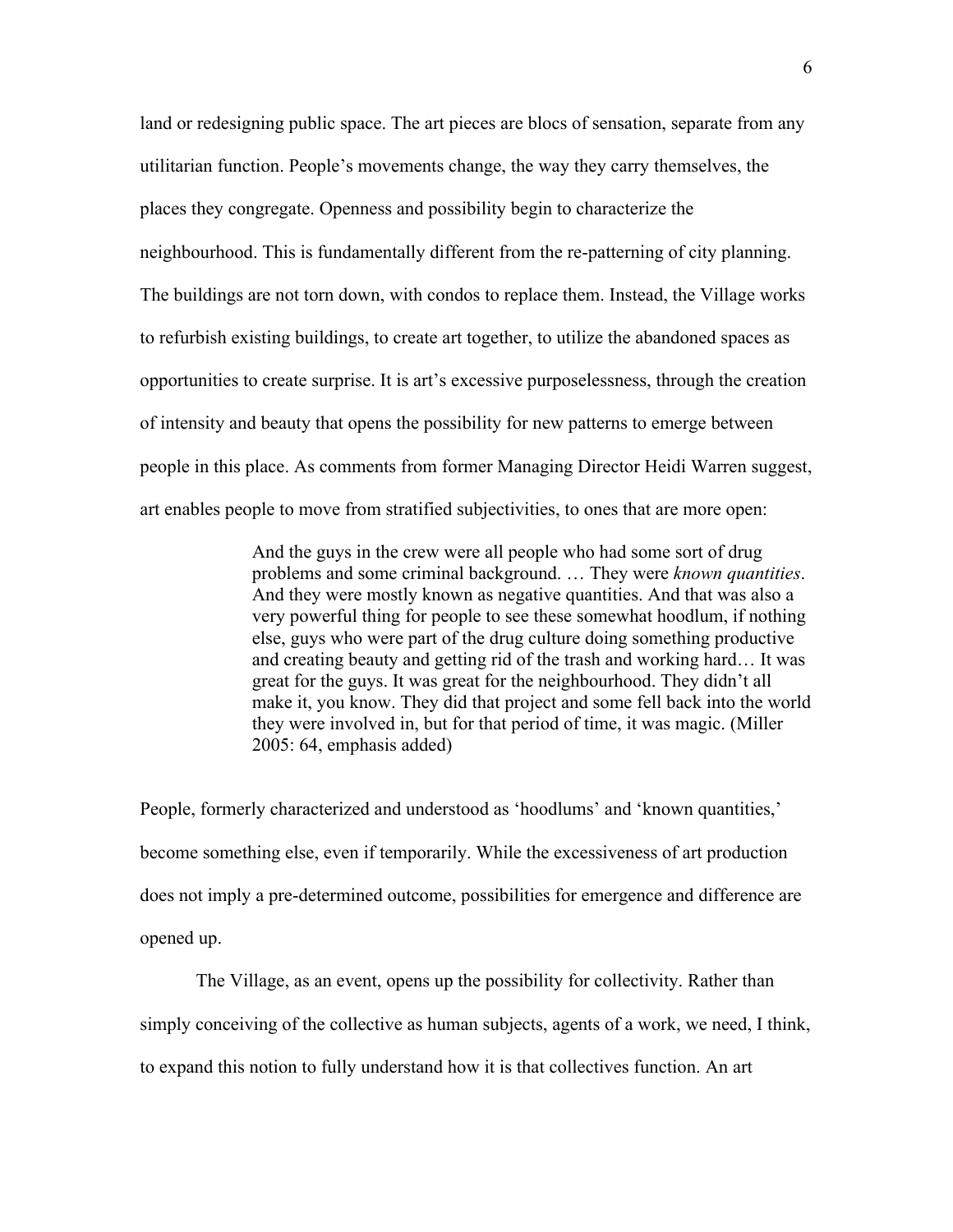collective must account for the specific autonomy of art, and so the collective becomes an aggregate of humans and other-than-humans. If we think of the collective in this way, then the artist is decentered. She still acts as a vector, or locator, the collector of materials, but the work is a kind of being in itself. The possibilities opened up by the Village were not just created by Lily Yeh. Nor were they only created by Lily Yeh and the many members of the community, who became her accomplices (sometimes, as in the case of James 'Big Man' Maxton, for nearly 20 years). The openness produced by the Village was created by the aggregate of non-human and human actors: by the potential of the derelict neighbourhood, by community members, by Yeh, and by the art itself. Art in the Village is an aggregate of the actors and forces, actualized through the asymmetric relations of participants that expand beyond the powers of each.

These aggregates are turned into collectives because of emotional attachment. But, as Sara Ahmed explains,"…the role of emotion in aligning individual and collective, [is not straight-forward,] such emotions do not come from either the inside (psyche) or the outside (collective), but allow for the very surfacing of bodies and collectives" (Ahmed 2005: 100). The relations that solidify affects into emotions are what allow for a distinction between oneself and the world, allow for an enunciation of the collective as being with others, and for the distinction of subjects from that collective. A collective does not mean that stratifications of power are erased, rather that structures between people fall in and out of these stratifications, where lateral movement becomes a possibility<sup>iii</sup>. Similarly, it is through an oscillation of inside and outside that non-humans create, and become a part of, a collective. The artworks in the Village "create gaps by inserting alternative realities into the flow of everyday events – the story in the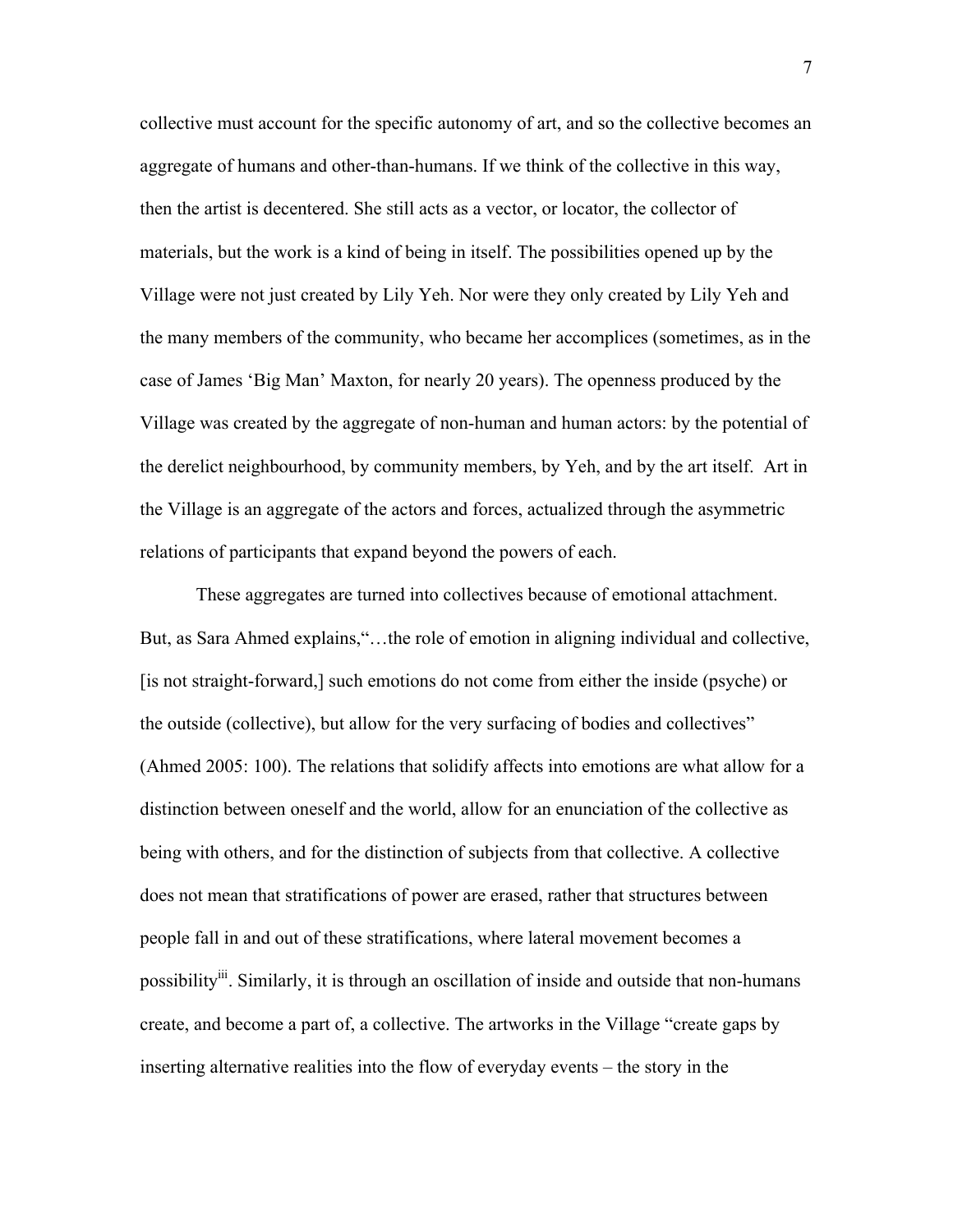conversation, the mural on the wall, the sculpture in the park. We are drawn out of the quotidian time and space into an alternate one, the space between" (Miller 2005: 72). This space between, as an oscillation between collective and subject, between bodies and place, is what allows for different possibilities of collectivity. The collective emerges out of the interaction between people and place, involving the transformation of subjective relations. Formulating this collective through artistic production, it seems, heightens intensity, opens onto new thresholds, new percepts and affects that can redistribute the system and the relations between people.

To return to the meditation garden, it is the square itself, excessive of its function as a gathering place, decidedly not addressing drug addiction, poverty, or the myriad of other problems of the previously blighted neighbourhood, that repatterns the locality. It spills over its borders, drawing people in and around, as a collective. It is the excessiveness of art, its " useless production—production for its own sake, production for the sake of profusion and differentiation"—that emerges as differences, gaps that become the nestling place of humans and birds (Grosz 2008: 9). Perhaps the connections between nature and art should be taken more seriously, reproducing life's propagation of differences. This would involve the multiplications of intensity and sensation proliferating around our cities, creating useless differences that put kinks in processes of territorialization. What emerges, in recognizing art's autonomous sensation, is an ability to transform our notions of collectivity, and urban systems.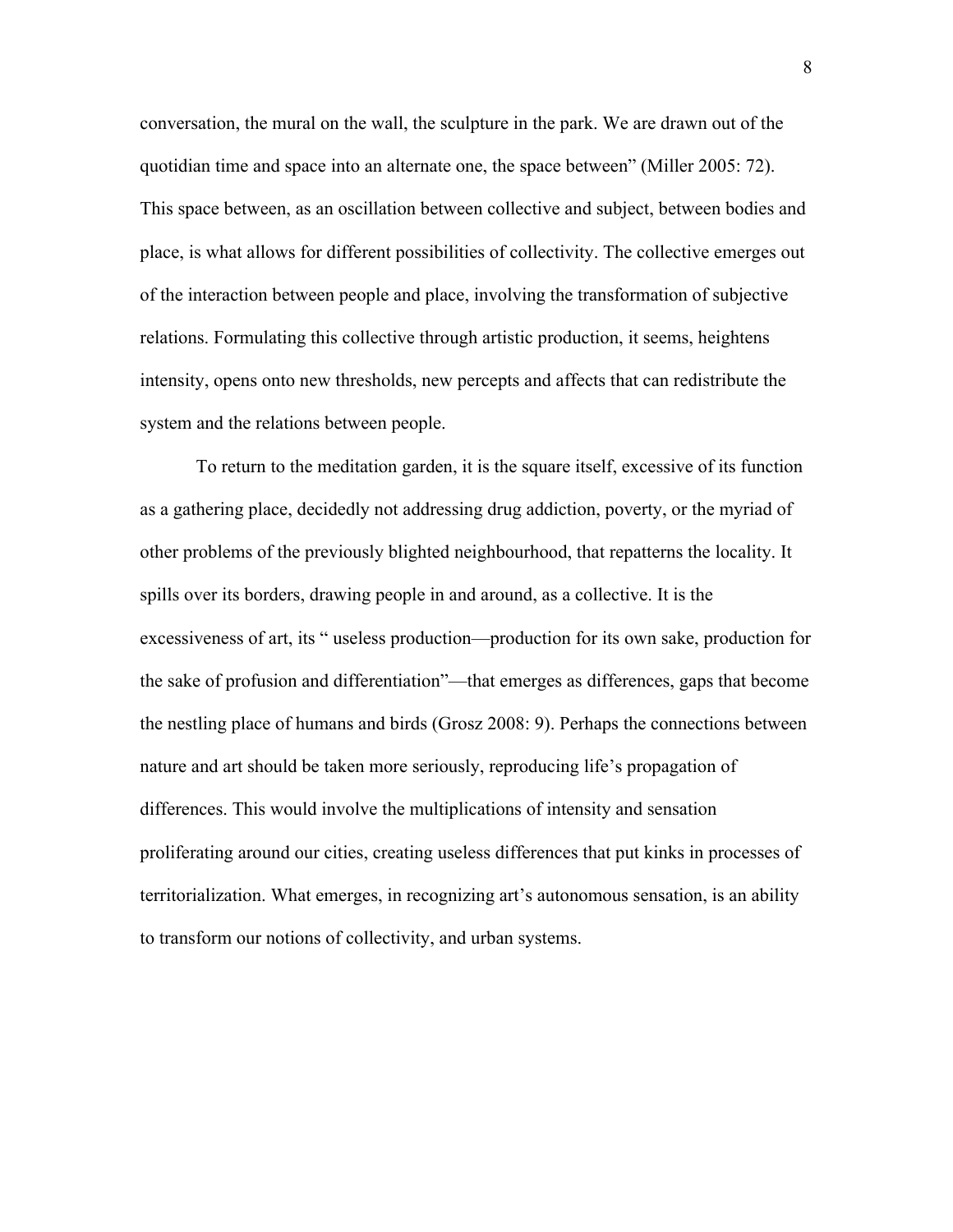# **Works Cited**

- Ahmed, Sara. 2005. "The Skin of the Community: Affect and Boundary Formation." *Revolt, Affect, Collectivity: The Unstable Boundaries of Kristeva's Polis*. Edited by T. Chanter and E. Ziarek. New York: SUNY Press: 95-112.
- Deleuze, Gilles and Felix Guattari. 1987. *A Thousand Plateaus*. Trans. Brian Massumi. Minneapolis: University of Minnesota Press.
- Deleuze, Gilles and Felix Guattari. 1994. *What is Philosophy?* Trans. Hugh Tomlinson and Graham Burchell. New York: Columbia University Press.
- Grosz, Elizabeth. 2008. *Chaos, Territory, Art: Deleuze and the framing of the earth*. New York:Columbia University Press.
- Kester, Grant. 2004. *Conversation Pieces: Community and Communication in Modern Art*. Berkeley: University of California Press.
- Kwon, Miwon. 2002. *One Place After Another: Site-specific Art and Locational Identity*. Cambridge, Mass.: MIT Press.
- Leggiere, Phil. 2000. "Lily Yeh's Art of Transformation." *The Pennsylvania Gazette*. July/August. http://www.upenn.edu/gazette/0700/leggiere.html [accessed Nov. 9, 2009]
- Miller, Rosina. 2005. *Performing the Urban Village: Art, Place-making and Cultural Politics in North Central Philadelphia*. Philadelphia: University of Pennsylvania Press. Scher, Abbey. 2005 "Art in the Village." *YES Magazine*.

http://www.yesmagazine.org/article.asp?ID=1263 [accessed 30 March, 2009]

Protevi, John. 2008. *Political Physiology: Imbrications of the Social and the Somatic*. Unpublished Manuscript.